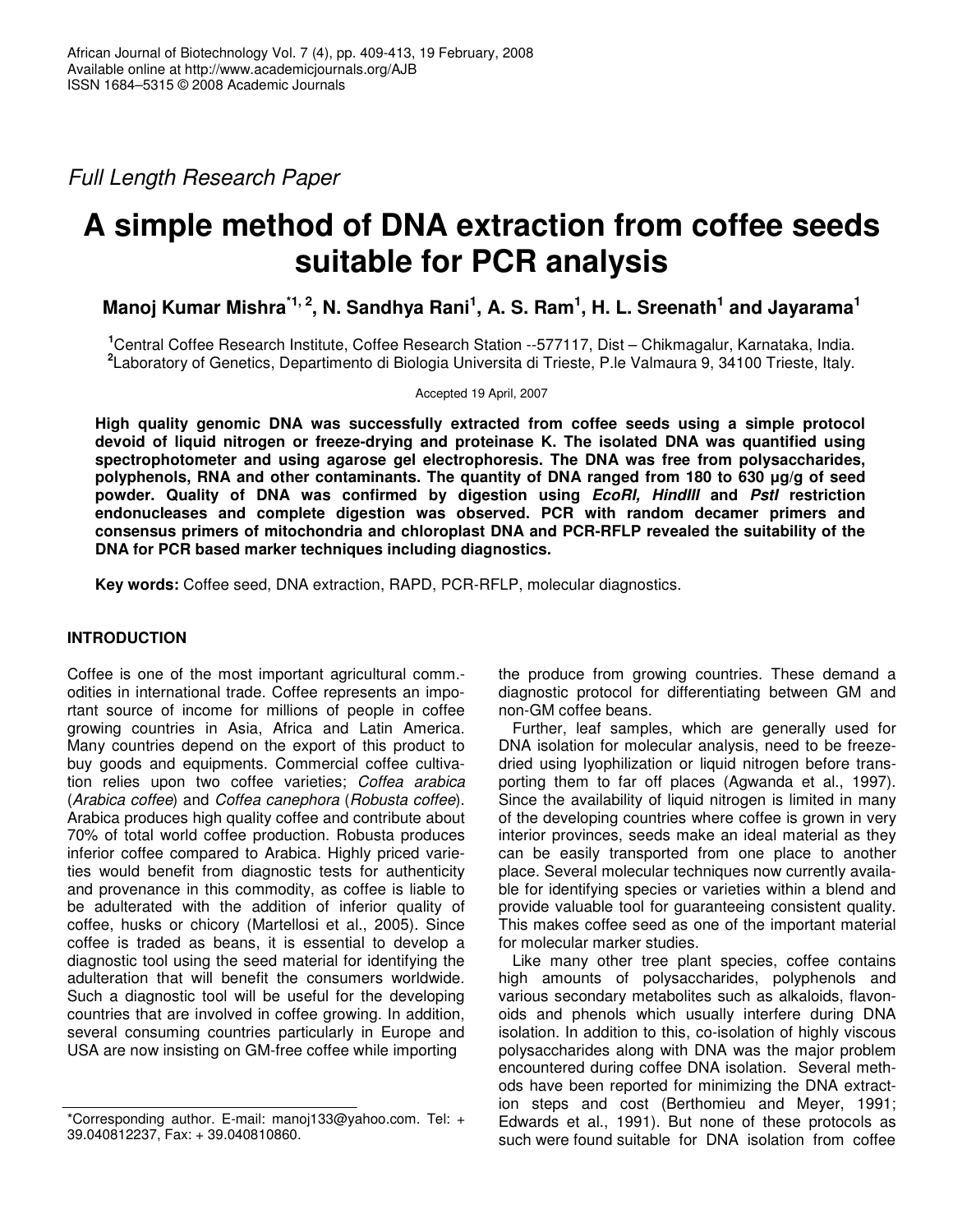| S/N            | Genotype             | Parentage                                  | Isolated DNA (µg/g seed) |
|----------------|----------------------|--------------------------------------------|--------------------------|
| $\mathbf{1}$   | Sln.5A               | Devamachi x S.881                          | 582.0                    |
| $\overline{c}$ | Sln.6                | S.274 x Kents                              | 396.0                    |
| 3              | SIn.9                | HdeT x Tafarikela                          | 350.0                    |
| $\overline{4}$ | S.795                | S.288 x Kents                              | 366.0                    |
| 5              | Hybrid 1             | S.795 x Sln.9                              | 300.0                    |
| 6              | Hybrid 2             | Sln.9 x S.795                              | 417.5                    |
| 7              | Sarchimor            | Villarsachi x Hybrido de Timor             | 360.0                    |
| 8              | Cauvery              | Caturra x Hybrido de Timor                 | 330.0                    |
| 9              | Columbian Catimor    | Catimor from Columbia                      | 246.0                    |
| 10             | CXR                  | C. congensis x C. canephora                | 295.0                    |
| 11             | S.274                | Indian Robusta selection                   | 487.5                    |
| 12             | Perpurascens robusta | Natural Arbugogov mutants                  | 184.0                    |
| 13             | Tree coffee hybrid   | C. arabica x C. liberica (putative hybrid) | 636.0                    |
| 14             | Agaro                | Exotic-Ethiopian collection                | 337.0                    |
| 15             | Cioccie              | Exotic-Ethiopian collection                | 283.0                    |
| 16             | Tafarikela           | Exotic-Ethiopian collection                | 252.0                    |

**Table1.** DNA content in seed samples of various coffee genotypes.

seed. A rapid DNA isolation protocol was reported by Kang et al. (1998) but the same protocol was not suitable when large amount of DNA was required. Moreover, proteinase K used in their protocol was not found suitable and it also increases the cost of the protocol. Kobayashi et al. (1998) developed a simple and efficient DNA isolation protocol suitable for woody plants. However, they used liquid nitrogen for isolation of DNA which is again a limiting factor for many laboratories. We, therefore, developed a simple, efficient and rapid protocol for isolation of DNA from coffee seeds suitable for molecular studies.

## **MATERIALS AND METHODS**

Coffee fruits of different varieties (Table 1) were collected from the experimental plot of Central Coffee Research Institute during the month of November – December 2004. The fruits were pulped using a hand operated baby pulper and parchment samples were sun dried up to 10% moisture level. Parchment samples were hulled in a baby huller and clean green coffee samples were taken for experimental analysis. Fifty gram of dried seeds of different coffee varieties were crushed in a mill and powdered by using a domestic grinder. The powder was sieved using thin mesh and only finely ground powder was kept in refrigerator until DNA extraction.

#### **DNA isolation protocol**

One gram of finely sieved seed powder was taken and homogenised in 10 ml of freshly prepared extraction buffer (200 mM Tris-HCl pH 8.0, 50 mM EDTA, 2.2 mM NaCl, 2% hexadecyltrimethylammonium bromide (CTAB), 0.06% sodium sulphite, 50 mg sarcosine, 50 mg poly vinylpyrrolidone, MW 40,000 (PVP) (w/v), 100 µl mercaptoethanol (added just before use) and mixture was transferred to 30 ml centrifuge tubes. The tubes were incubated at 65°C for 1 h with intermittent shaking and swirling at 15 min interval, and cooled to room temperature. An equal volume of chloroformisoamylalcohol (24:1) was added and mixed gently by inversion for 10 min and centrifuged at 6000 rpm for 15 min at room temperature. The supernatant was carefully transferred to a new 30 ml tube and DNA was precipitated by addition of two-thirds volume of ice-cold isopropanol and 1 ml of 5 M sodium chloride by incubating overnight at -20°C.

The sample was centrifuged at 5000 rpm for 5 min at  $4^{\circ}$ C followed by 8000 rpm for 15 min. The DNA pellet washed with 80% ethanol and air dried and resuspended in 500 µl of TE buffer (10 mM Tris HCl, 1mM EDTA pH8.0) and transferred to 1.5 ml microfuge tube. RNA contamination was removed by incubating DNA with 5  $\mu$ I RNaseA (10 mg/ml stock) at 37°C for 60 min.

The dissolved DNA was extracted with equal volume phenol : chloroform : isoamylalcohol (25:24:1, v/v/v) at 8000 rpm for 15 min at 4°C. The aqueous layer was transferred to fresh 1.5 ml microfuge tube and reextracted with an equal volume of chloroform: isoamylalcohol (24:1) at 8000 rpm for 15 min at  $4^{\circ}$ C.

The supernatant was transferred to a fresh 1.5 ml microfuge tube and DNA was reprecipitated with equal volume of chilled ethanol and half volume of 7.5 M ammonium acetate and kept at  $-20^{\circ}$ C for one hour. DNA was spooled using a thin Pasteur tip, dried and dissolved in 200 µl TE buffer.

## **Quantity and quality of DNA**

The yield of DNA per gram of seed material extracted was measured by using UV spectrophotometer at 260 nm and A280 nm. The purity of DNA was determined by calculating the ratio of absorbance at 260/280 nm. DNA concentration and purity was further tested by running the samples on 0.8% agarose gel and compared with the known standard Lambda DNA marker.

The suitability of isolated DNA for molecular analysis was further determined by digesting the genomic DNA with *EcoRI, Pst I* and *HindIII* restriction endonucleases. The reaction mixture was carried out in 20  $\mu$  volumes containing 4  $\mu$  of DNA, 2  $\mu$  of 10X assay buffer, 2  $\mu$  of BSA (10 mg/ml) and 8 units of restriction enzymes at 37°C overnight. The digested DNA was electrophoresed on 1.0% agarose gel and visualized using Syngene Gene snap UK gel doc system.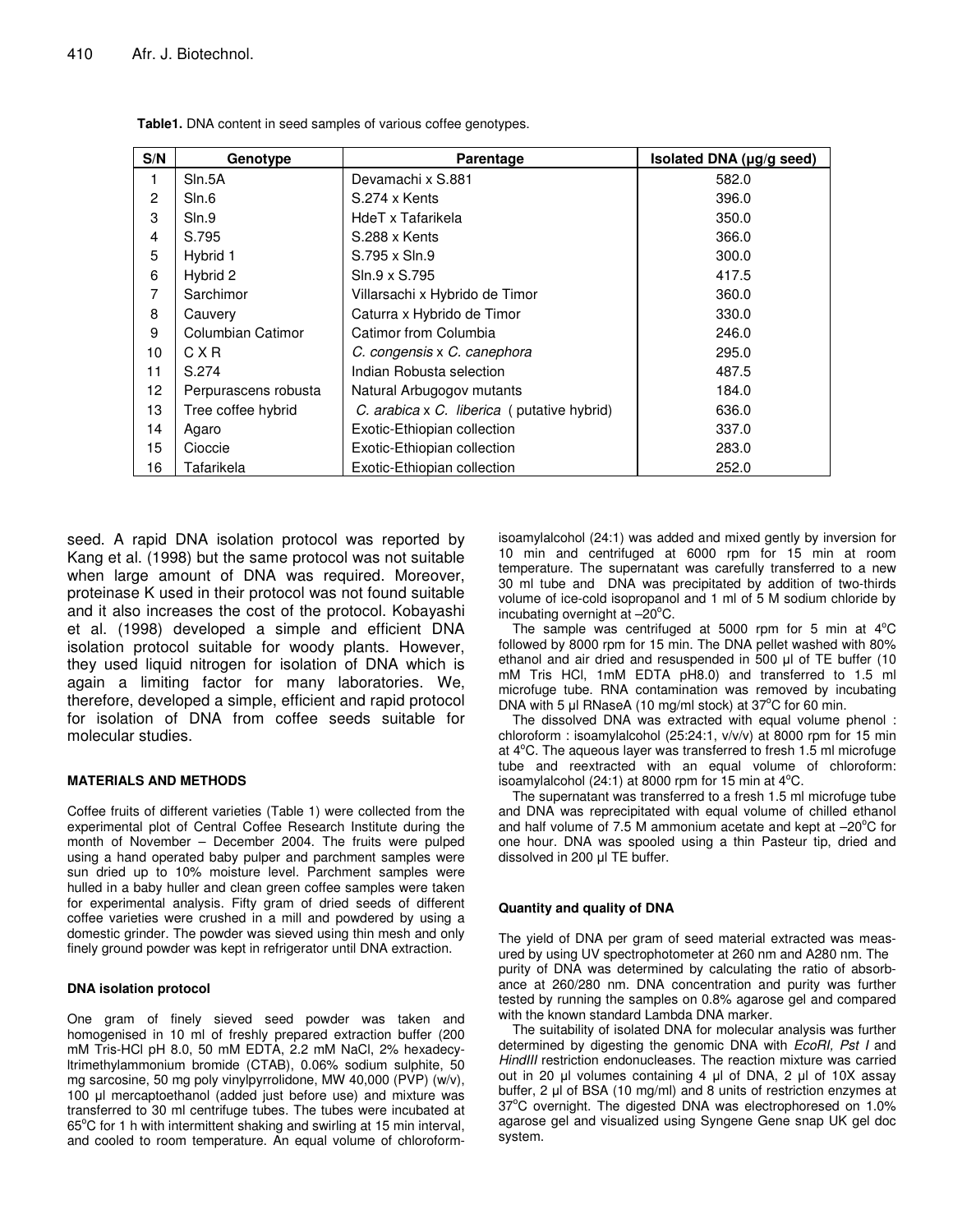M 1 2 3 4 5 6 7 8 9 10 11 12 13 14 15 16



M 1 2 3 4 5 6 7 8 9 10 11 12 13 14 15 16



**Figure 1.** Restriction digestion of the seed genomic DNA with *EcoRI,* (1-5) *Hind III* (6-10) and *Pst I* (11-15). M = Marker (100 bp ladder); 1, 6 and 11 = Sarchimor; 2, 7 and 12 = Cauvery; 3, 8 and 13 = S.274; 4, 9 and 14 = Agaro; 5, 10 and 15 = Cioccie; 16 = undigested control.

#### **PCR amplification using random primers (RAPD)**

Polymerase chain reactions for amplifications using random Operon primers (5'-GGGTAACGCC-3' and 5'-GGGACGTTGG-3' were carried out in a 25 ul volume for all DNA preparations. The PCR reaction mixture contain 2.5  $\mu$  10X buffer with 15 mM MgCl<sub>2</sub> (Fermentas), with 0.25 mM each of dNTP, 0.3  $\mu$ M of the primer, 0.5 unit of *Taq* DNA polymerase (Bangalore Genei,) and 50 ng of template DNA. PCR reaction was performed in Palm Cycler (Corbett Research) using the following profile with initial denaturation of 4 min at 95°C followed by 40 cycles of 1 min at 95°C, 1 min at 38°C and 2 min at 72°C with final extension at 72°C for 10 min and a hold temperature of 4°C at the end. Amplified PCR products were electrophoresed on an agarose gel (1.5%) prestained with ethidium bromide (0.5 µg/ml) in 1X TAE buffer and visualized using Syngene Gene snap UK as described earlier.

#### **PCR amplification using mitochondria and chloroplast specific primers**

PCR amplification using chloroplast and mitochondria specific primers were carried out in a 25 µl volume reaction mixture containning 2.5  $\mu$  10X buffer with 15 mM MgCl<sub>2</sub> (Fermentas), with 0.25 mM each of dNTP, 0.3 µl of each primer (reverse and forward), 1 unit of *Taq* DNA polymerase (Bangalore Genei), 50 ng of template DNA. The reaction profile employed for amplification were initial denaturation of 4 min at  $95^{\circ}$ C followed by 40 cycles of 45 s at 94°C, 45 s at 50-58°C for (depending on the primer) and 2 min at  $72^{\circ}$ C for extension with a final extension step at  $72^{\circ}$ C for 10 min. The Amplified PCR products were electrophoresed on an agarose gel (1.5% v/v) pre stained with ethidium bromide (0.5  $\mu$ g/ml) in 1X TAE buffer and visualized as described earlier.

M1 1 2 3 4 5 6 7 8 9 10 11 12 13 14 15 16 M2



**Figure 2.** RAPD profiles with primer GGGTAACGCC (upper lanes) and GGGACGTTGG (lower lanes). Lane M1, Lamda double digests; 1. Sln5A; 2. Sln 6; 3. Sln9; 4. S.795; 5. S.795 x sln.9; 6. Sln9 x S.795; 7. Sarchimor; 8. Cauvery; 9. Columbian Catimor; 10. C x R; 11. S.274; 12. Perpurascence Robusta; 13. Natural hybrid; 14. Agaro; 15. Cioccie; 16. Tafarikela; and M2, 100 bp ladder.

#### **PCR RFLP**

PCR products (5-10 µl) were digested in a reaction mixture of 20 µl volume containing: 2.0 µl of 10X assay buffer, 0.2 µl BSA 10 mg/ml) and 4 unit of each restriction enzyme (Fermentas) separately and digestion was carried out for 3 h as per the suppliers' instruction for each enzyme. The digested DNA was electrophoresed on 1.5% agarose gel and visualized as described earlier.

## **RESULTS AND DISCUSSION**

We were able to obtain high quality DNA free from polyphenols and polysaccharides from the coffee seeds. When spooled out of solution, the DNA is clear or white; there is no visible coloration. The  $A_{260}/A_{280}$  ratio of the DNA ranges from 1.7 to 1.85 indicating the isolated DNA is free from protein and RNA contamination. Yields of the DNA varied with the cultivars and ranged from 180 to 630 g for 1 g of seed powder (Table 1). The extracted DNA showed no visible RNA contamination, as determined by agarose gel electrophoresis and could be digested completely by *EcoRI, Hind III* and *PstI*, which indicated the suitability of the DNA for RFLP and AFLP analysis (Figure 1). The extracted DNA stored at -20°C for more than one year showed no deleterious effects and could be amplified. In order to check the efficiency and reliability of the method, we first amplified the seed DNA of coffee using random primers. The PCR amplification was robust (Figure 2) and on par with leaf DNA. (Data not shown)

We further tested the suitability coffee seed DNA for amplification of mitochondrial and chloroplast DNA using consensus primers (Taberlet, 1991; Dumesure et al., 1995; Dumolin et al., 1997). In both the cases (Figures 3 and 4), as expected a single robust band was obtained and this confirmed the earlier observations of various authors in different crops (Pharmawati et al., 2004; Vettori et al., 2004; Achere et al, 2004). Further the PCR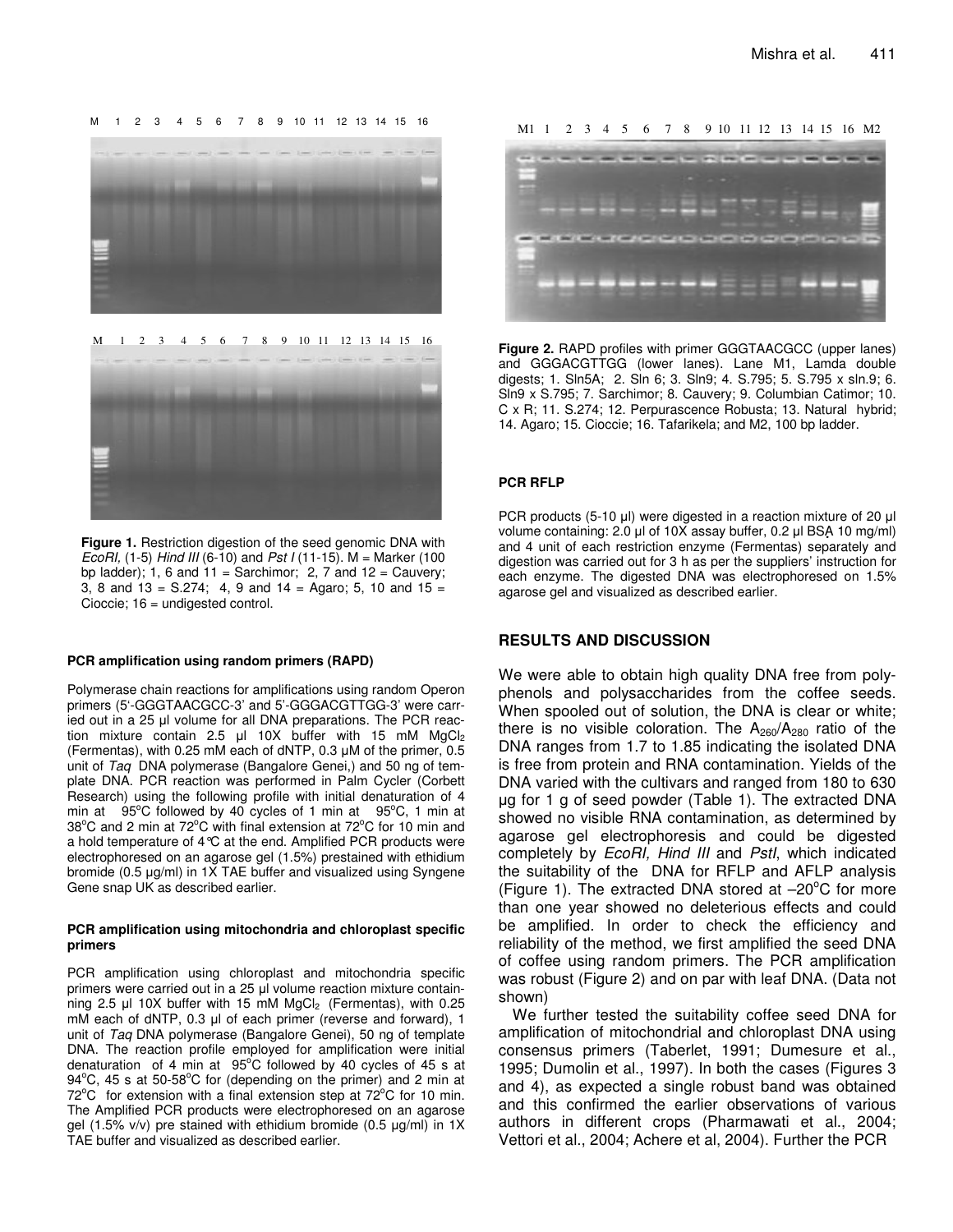## 1 2 3 4 5 6 7 8 9 10 11 12 13 14 15 16 M1



**Figure 3.** Seed DNA amplified with mitochondrial specific primer (mt-nad1B – nad1C region). Lane M1, Lamda double digests; region). Lane M1, Lamda double digests; 1. Sln5A; 2. Sln 6; 3. Sln9; 4. S.795; 5. S.795 x sln.9; 6. Sln9 x S.795; 7. Sarchimor; 8. Cauvery; 9. Columbian Catimor; 10. C x R; 11. S.274; 12. Perpurascence Robusta; 13. Natural hybrid; 14. Agaro; 15. Cioccie; and 16. Tafarikela.



**Figure 4.** Seed DNA amplified with chloroplast specific primer (trnL intron region). Lane M1, Lamda double digests; 1. Sln5A; 2. Sln 6; 3. Sln9; 4. S.795; 5. S.795 x sln.9; 6. Sln9 x S.795; 7. Sarchimor; 8. Cauvery; 9. Columbian Catimor; 10. C x R; 11. S.274; 12. Perpurascence Robusta; 13. Natural hybrid; 14. Agaro; 15. Cioccie; and 16. Tafarikela.

product of the trnL intron region of *cp*DNA could be successfully cut with *TaqI* restriction enzyme for assessing the variability in chloroplast DNA (Figure 5).

A diagnostic test was carried out by amplifying the DNA of *C. arabica* and *C. canephora* varieties separately as well as by mixing the samples of both the varieties. In all the *C. canephora* samples, a 1 kb fragment was obtained which was absent in the *C. arabica* samples. In the mixed samples, *C. canephora* specific band was amplified. A clear differentiation pattern between *C. arabica*, *C. canephora* and their mixture was obtained by PCR amplification of DNA using random primers (Figure 6).

This clearly suggests the importance of molecular marker studies in diagnostics and validated the present protocol.

In conclusion we have developed an easy and reliable DNA isolation protocol from coffee seeds. The amount and quality of the DNA is suitable for PCR marker studies as well as sufficient for RFLP analysis. The protocol could be scaled up or down depending on the quantity of the coffee seeds available as well as the requirement of DNA material for particular molecular analysis. This method will be useful for molecular diagnostic studies in this important crop species and could also be extended to extract DNA from the seeds of other plant species as well.

#### M1 1 2 3 4 5 6 7 8 9 10 11 12 13 14 15 16



**Figure 5.** RAPD profiles (upper lanes) and restriction digestion of the *cp*DNA *trnL* int region using *Taq I* enzyme (lower lanes). Lane M1 Lamda, DNA double digest; 1. Sln5A; 2. Sln 6; 3. Sln9; 4. S.795; 5. S.795 x sln.9; 6. Sln9 x S.795; 7. Sarchimore; 8. Cauvery; 9. Columbian Catimor; 10. C x R; 11. S.274; 12. Perpurascens Robusta; 13. Natural hybrid; 14. Agaro; 15. Cioccie; and 16. Tafarikela.



**Figure 6.** Diagnostic tool for the mixture using primer (GGGTAACGCC). Lane M, Lambda DNA double digest (*EcoRI* and *HindIII*); 1. Sln5A; 2. S.274; 3. Sln 9 and S.274; 4. S.795 and S.274; 5. Sln. 5A and S.274; 6. S.274 and Columbian Catimor.

## **ACKNOWLEDGEMENT**

The research was carried out by a support grant by Government of India under Plan Fund Scheme Plant Improvement and Biotechnology.

#### **REFERENCES**

- Achere V, Faivre RP, Paques LE, Prat D (2004). Chloroplast and Mitochondrial molecular tests identify European X Japanese larch hybrids. Theor. Appl. Genet. 108: 1643-1649.
- Agwanda CO, Lashermes P, Trouslot P, Combes MC, Charrier A (1997). Identification of RAPD markers for resistance to coffee berry disease, *Colletotrihum kahawae,* in arabica coffee. Euphytica 97: 241-248.
- Berthomieu P, Meyer C (1991). Direct amplification of plant genomic DNA from leaf and root pieces using PCR. Plant Mol. Biol. 17: 555- 557.
- Dumesure B, Sodzi N, Petit RJ (1995). A set of universal primers for amplification of polymorphic non coding regions of mitochondrial and chloroplast DNA in plants. Mol. Ecol. 4: 129-131.
- Dumolin S, Pemonge M, Petit R (1997). An enlarged set of consensus primers for the study of organelle DNA in plants. Mol. Ecol. 6: 393- 397.
- Edwards K, Johnstone C, Thompson C (1991). A simple and rapid me-